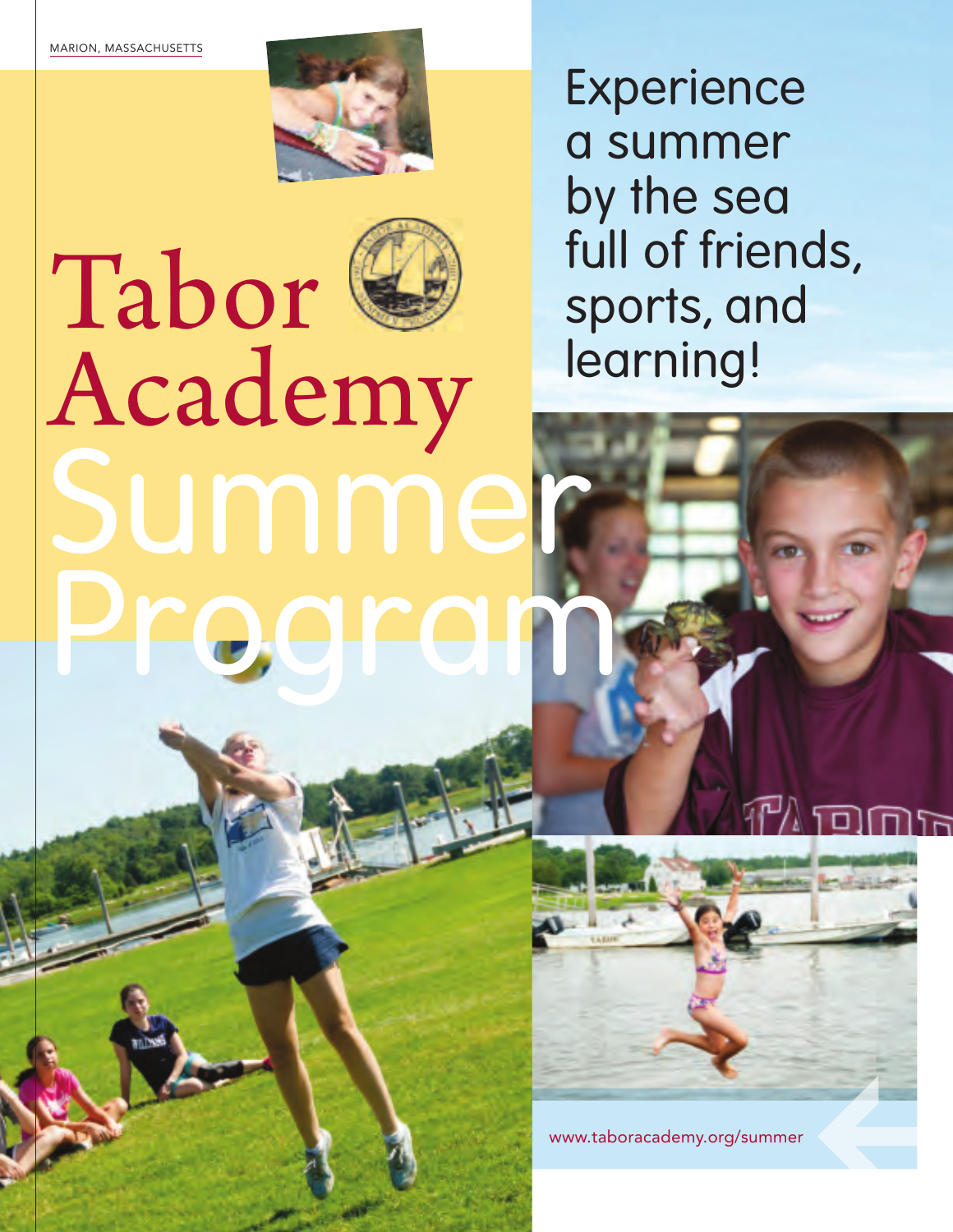

calendar

## Camp Philosophy

Above all else, camp is about fun. Summer provides you the opportunity to try new things and challenge yourself. It is also a chance to become part of our community that is built upon the following cornerstones:

**RESPECT** How can you contribute positively to the community as a whole? It all starts with treating everyone with respect, or how you'd like to be treated.

**COMMUNITY** You know there's no "I" in team, right? Well, there isn't one in camp either. We're all in this together from Camp Director Pardo to the counselors to the older kids, all the way down to you sixes and sevens. When we work together, we learn from each other, and that's where we find those friendships that endure.

**CARING** Looking out for one another is the right way to live! Tending to others in our community builds lasting friendships and shows us that what goes around comes around.

**GROWTH** So much time in our everyday lives is scheduled into routines of school and activities, but summer should be the time for growth. Explore, find wonder in new people and the amazing marine settings here at TASP. Don't worry about making mistakes, just give something new an honest try. Your "camp family" will be here to guide you or pick you up if you fall.

**CONNECTIONS** How does someone from halfway around the world joke with someone who lives just down the block from Tabor's campus? During the summer months, it is all about discovering where other campers are from, how they live, and what makes them laugh out loud. After six weeks you realize how small the world is and how much we have in common.

JOY When the other values of our community are embraced and you find pleasure seeing a sunset or laughing around the dinner table, that warm feeling of satisfaction and happiness speaks to you all day long.

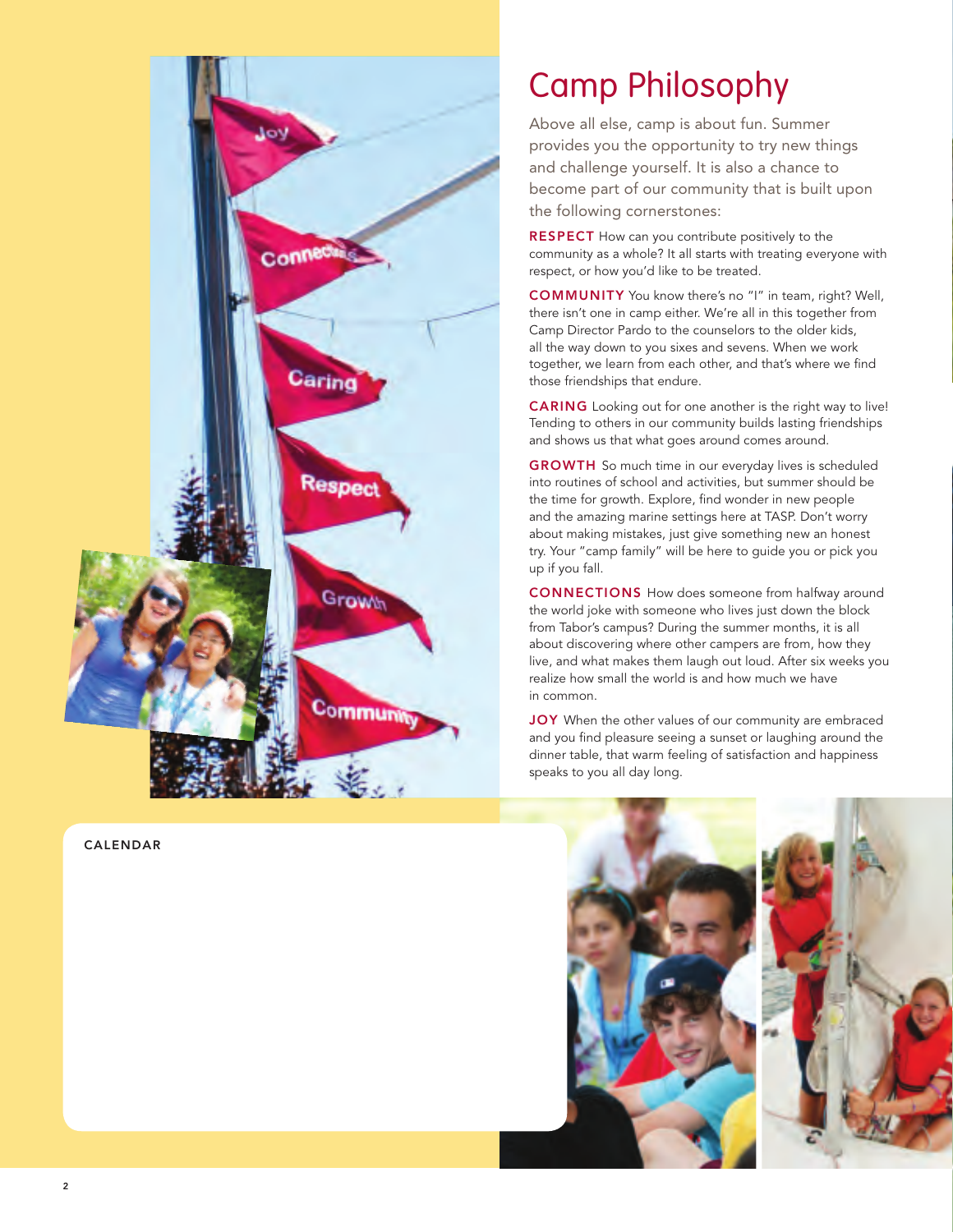







Welcome to stunning Sippican Harbor and the Tabor Academy Summer Program (TASP). I hope you will join us in our ninety-year tradition of learning and playing on Tabor's unique seaside campus. By choosing from our engaging activities and courses, you will create an unforgettable summer.

At TASP you will enjoy the company of people from all over the US and the world. You will learn new skills, appreciate new activities, and discover new aspects of yourself. A supportive staff will encourage you to explore, grow, and challenge yourself throughout the summer. By the program's end, you may have made a new friend from Greece, mastered sailing, or simply learned to love being part of a community.

Please enjoy our view book; I believe the offerings of the Tabor Academy Summer Program will captivate your imagination. A summer of friends, new experiences, and learning awaits you on the shores of Sippican Harbor.

## Noel Pardo

director, tabor summer program

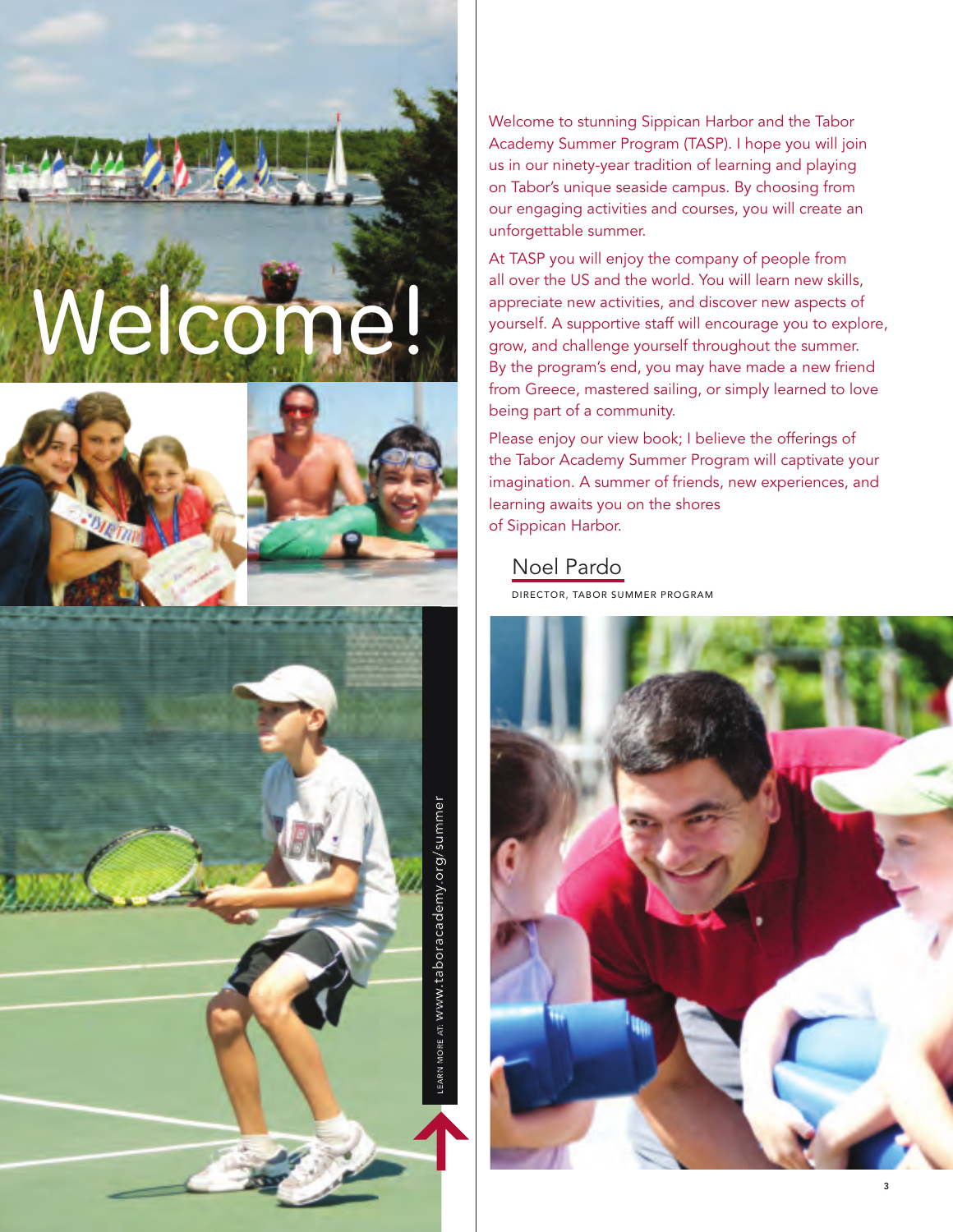

The heart of TASP's community is you-the kids. From distant countries and from down the street, around 580 children call Tabor their home-away-from-home in the summer. Both residential and day campers share the fun.



# Program

## 6 & 7-year-old Program

Fun and teamwork are the wind in the sails of TASP's program for you "Sixes & Sevens." In the mornings, our counselors meet you at the Tabor Oval and lead various activities. To balance the heat of energetic outdoor play, you'll spend some time in air-conditioned comfort having fun with language, drama, and art. You'll finish up the morning with a crafts-making session before pick-up at 1:00. (Space is limited to 30 campers, so apply early!)

## Day Program

About 210 day campers invade Tabor's Summer Program every morning. First, you will check in with your day group counselor before heading to activities. Many day campers come to think of their advisors as big brothers or sisters; they'll be the first and last instructors you'll see each day. Lunch with friends at Tabor's dining hall, then



join our intra-program teams — Port (red) and Starboard (green) — for fun competitions. At the day's close, you will check out with your advisor.

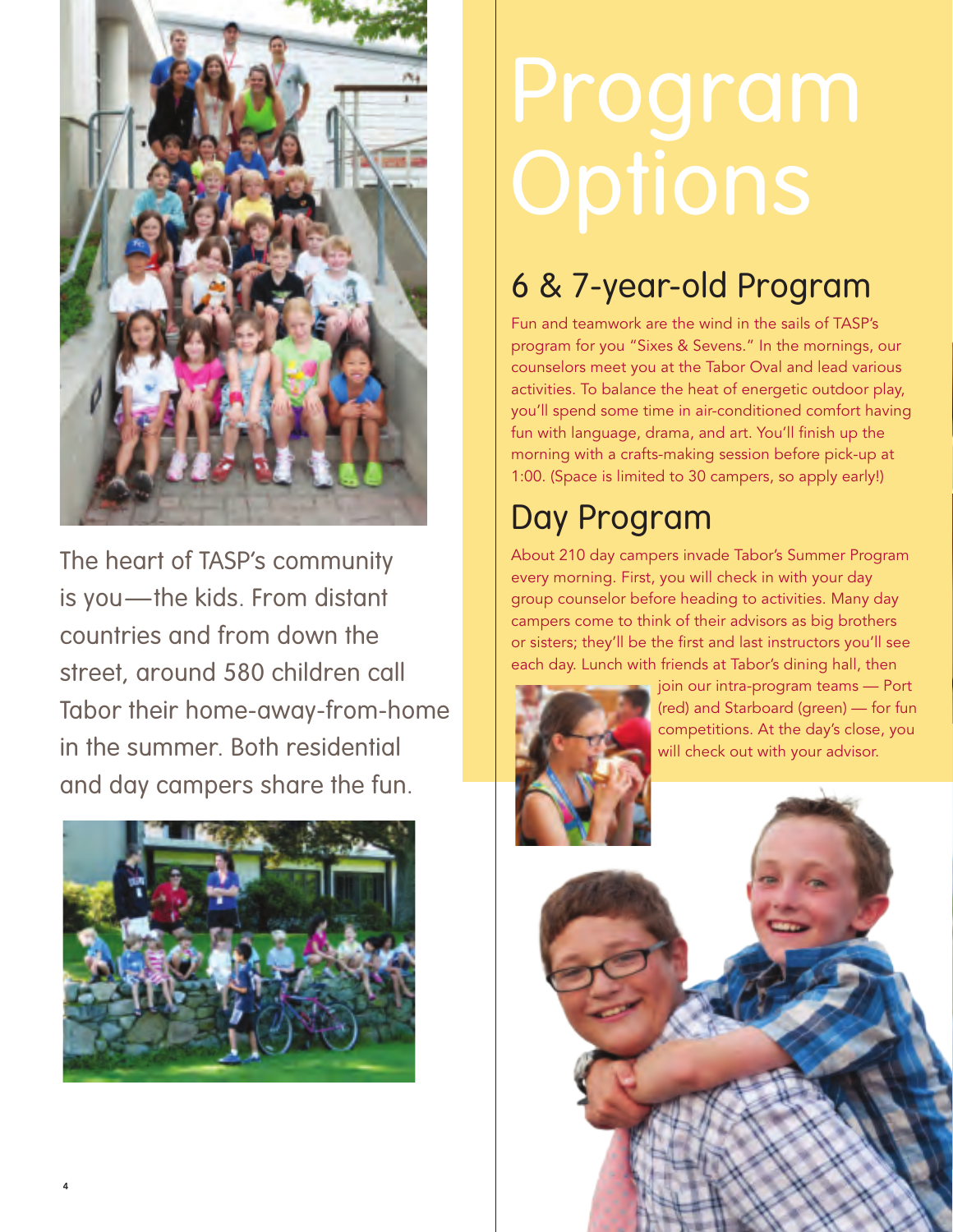

While our full catalog is available online at taboracademy.org/summer, some of our unique offerings include:

### THE OCEANS PROGRAM

Tabor Academy is called "the school by the sea" for a number of reasons. First is the obvious – the waves of Sippican harbor lap the shores of campus. Second is our commitment to the study of marine science and the oceans. Our state-of-the-art Mann Center is so close to the water, it was designed to allow a hurricane's storm surge to wash right through. If you're into exploring the ocean's plants and animals, these activities are for you. We offer 6 different classes designed for all ages of campers from our introductory "Coastal Critters" to independent studies. You may go on whale watches, visit the Woods Hole Oceanographic Institute (WHOI), or work in our saltwater tanks.

## Eclectic Courses

You won't find these classes at school! Here, you'll have the chance to delve into such subjects as codebreaking, magazine publication, graphic novels (comic books!), movie making, military history, photography, and the computer programming language of "scratch."

In addition to enrichment classes, we recognize that some of you need some time to work on language and testing skills. To that end, we offer more traditional classes in English as a Second Language (ESL) and SSAT prep.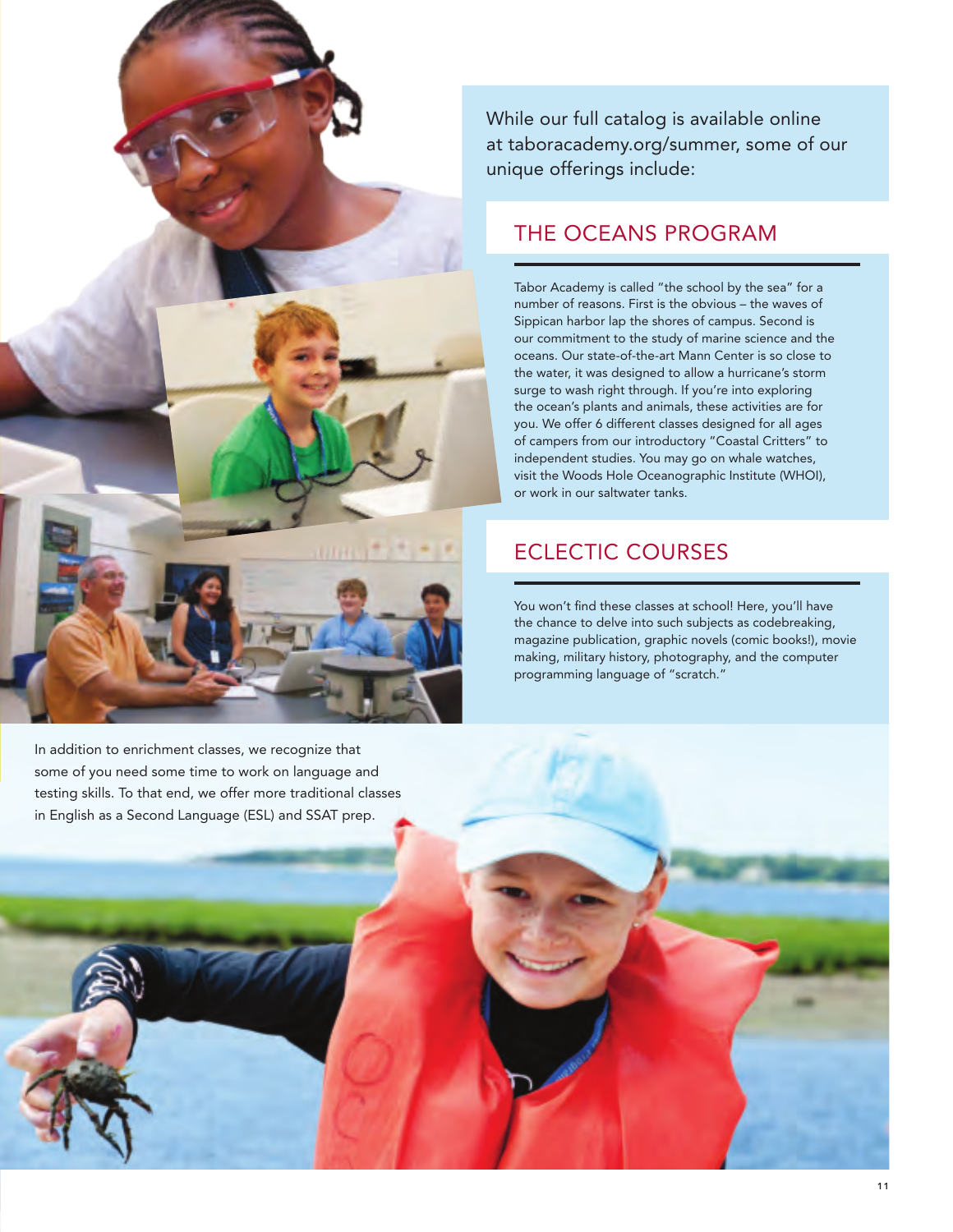## The Tabor Summer Program Essential Information



#### **STAFF**

Professional teachers and college students who love working with children comprise our staff. All instructors undergo thorough training and work hard to make Tabor a great home for July and August. During the off-season, we spend countless hours visiting universities and interview the best possible candidates to guide your children's summer experience. We have chosen staff from these and other leading institutions: Bates, Colby, Amherst, Williams, Holy Cross, University of Vermont, Wellesley, and Columbia.

health and safety

TASP uses Tabor's modern, 14-bed health center. A local pediatricians' office provides further support, and the surrounding area offers two excellent hospitals for emergency care: Tobey Hospital in Wareham and St. Luke's in New Bedford. Our wonderful nursing staff is on call 24 hours, 7 days a week.





Since 1995, Noel has served Tabor Academy in a variety of roles: teacher, coach, admissions officer, and technologist. As a father and dorm parent, Noel has the pleasure of watching his three children grow up in a rich and diverse environment. He holds an MBA from Babson and a BA in history from Holy Cross.

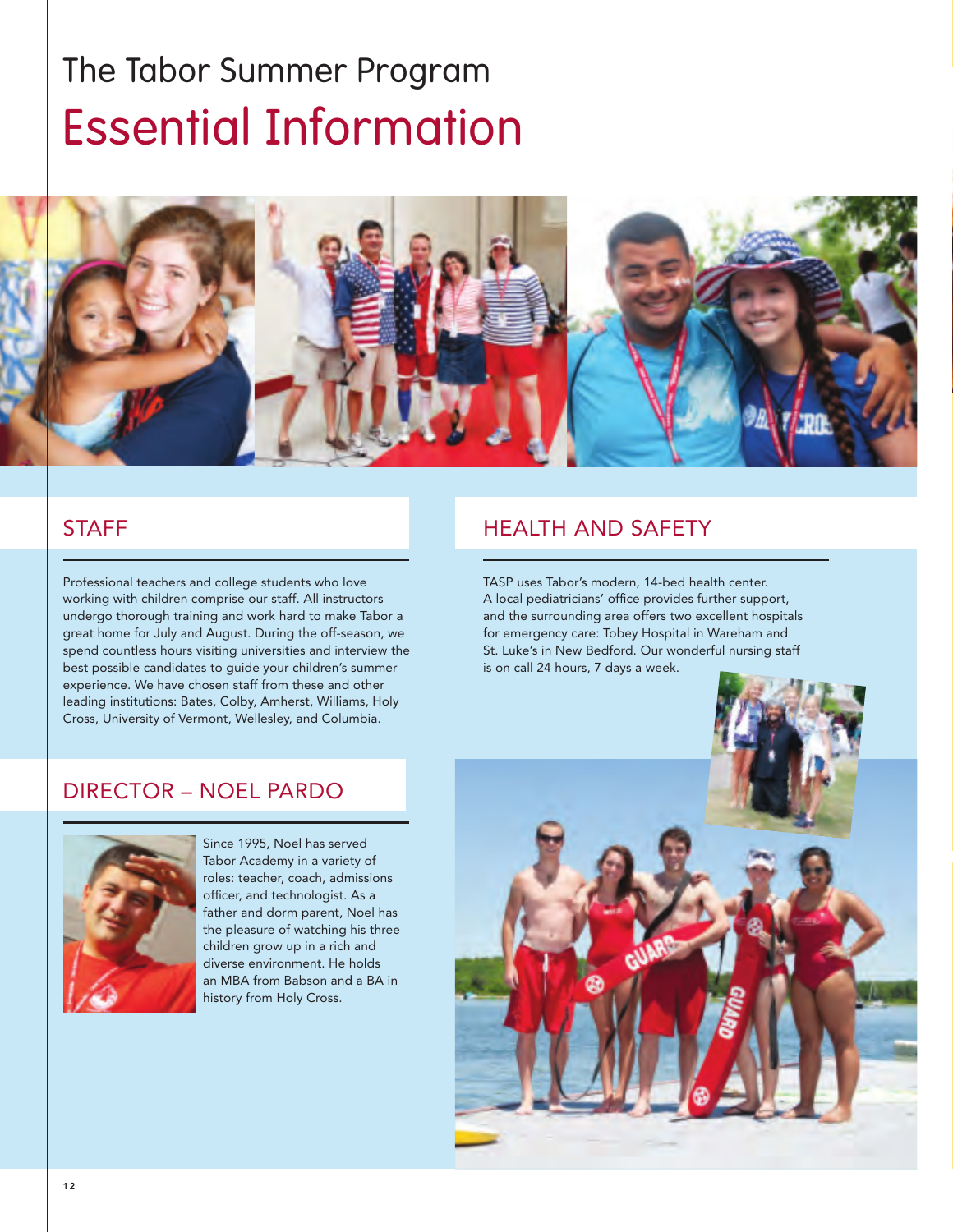

#### DAILY SCHEDULE

| 7:00            | Rising for residential program                              |
|-----------------|-------------------------------------------------------------|
| 7:30            | Breakfast - buffet                                          |
| $8:30 - 8:40$   | Morning Assembly for full program                           |
| $8:50 - 9:50$   | Period A                                                    |
| $10:00 - 11:00$ | Period B                                                    |
| $11:10 - 12:10$ | Period C                                                    |
| $12:10 - 1:00$  | Lunch                                                       |
| 1:00            | 1/2 Day Program Pickup                                      |
| $1:00 - 2:20$   | <b>Rest Period</b>                                          |
| 2:20            | Assembly                                                    |
| $2:40 - 3:40$   | Period D                                                    |
| $3:50 - 4:50$   | Period F                                                    |
| 5:00            | <b>Full Day Program Pickup</b><br>Clean up - dormitory time |
| 6:00            | Dinner - family style                                       |
| $6:45 - 7:00$   | Evening meeting                                             |
| $7:00 - 9:00$   | Evening activities                                          |
| $9:00 - 10:00$  | Lights out depending on age                                 |

#### Goals and Objectives for child development

- 1. To provide opportunities that stimulate the development of each camper's self-esteem.
- 2. To help all campers appreciate their natural surroundings and take active roles in the stewardship of our environment.
- 3. To provide situations for campers to set goals and challenge themselves while discovering their individual skills and abilities.
- 4. To allow each child to experience and participate in group living.



" Emma told us that she cried on the airplane because she already missed you and the new friends she had made during this summer. She is already talking about next year at Tabor Academy. She has brought back wonderful memories of her summer at Tabor and we hope that she will cherish this great experience for her life." from a Parent

#### mission statement

TASP strives to provide each camper with a myriad of opportunities to explore both the world around them and themselves in a unique seaside environment. Campers establish strong connections with each other and learn the values of collaboration and respect in a summer community.



Growth Fun/Joy/Smiles **Caring** Respect **Connections**